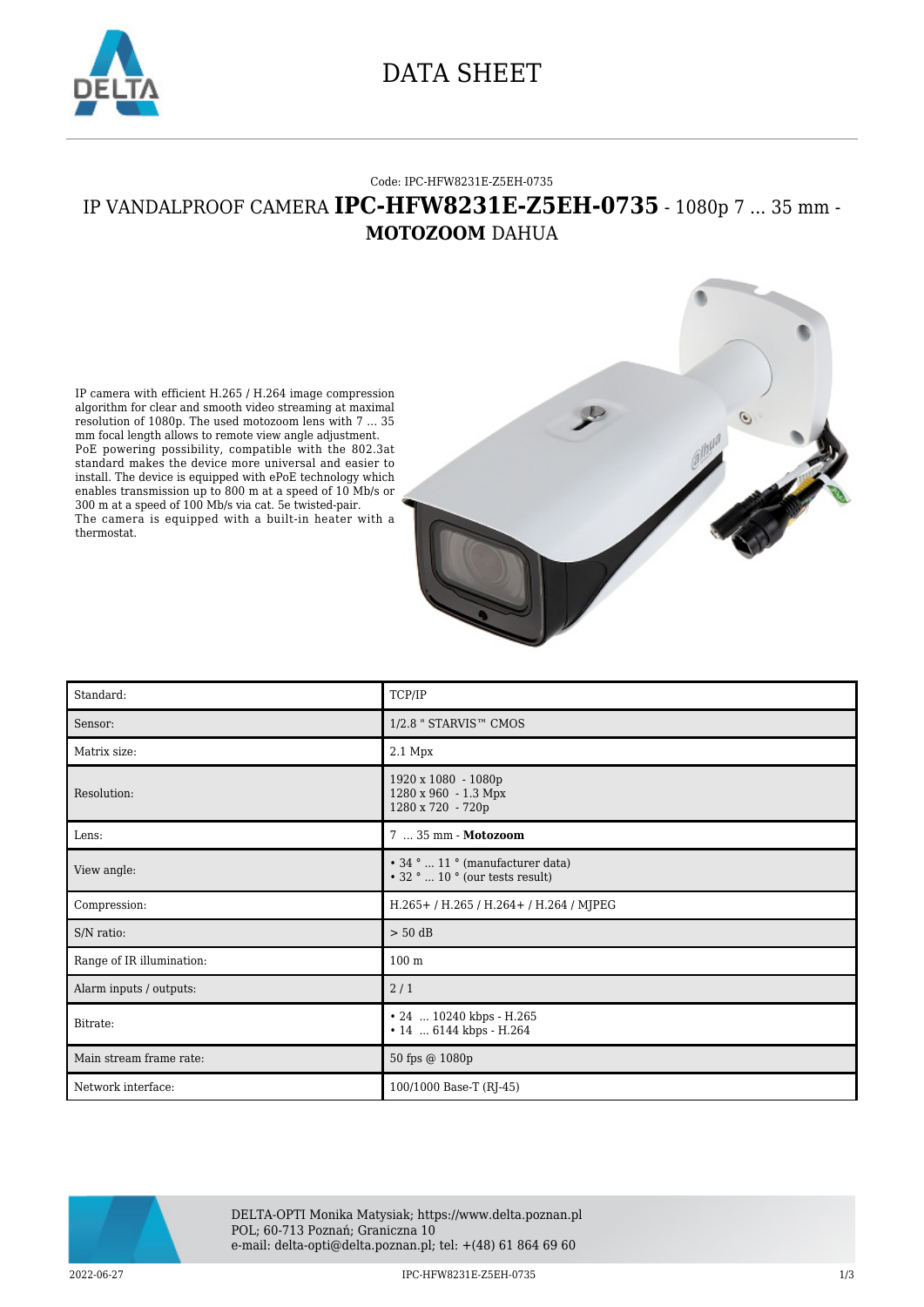

# DATA SHEET

| Default admin user / password: | admin / -<br>The administrator password should be set at the first start                                                                                                                                                                                                                                                                                                                                                                                                                                                                                                                                                                                                                                                                                                                                                                                                                  |
|--------------------------------|-------------------------------------------------------------------------------------------------------------------------------------------------------------------------------------------------------------------------------------------------------------------------------------------------------------------------------------------------------------------------------------------------------------------------------------------------------------------------------------------------------------------------------------------------------------------------------------------------------------------------------------------------------------------------------------------------------------------------------------------------------------------------------------------------------------------------------------------------------------------------------------------|
| Network protocols:             | HTTP, HTTPS, IPv4/IPv6, TCP, RTSP, RTP, UDP, SMTP, FTP, DHCP, DNS, DDNS,<br>PPPoE, UPnP, NTP, QoS, Bonjour, IEEE 802.1x, Multicast, ICMP, IGMP, SNMP                                                                                                                                                                                                                                                                                                                                                                                                                                                                                                                                                                                                                                                                                                                                      |
| Default IP address:            | 192.168.1.108                                                                                                                                                                                                                                                                                                                                                                                                                                                                                                                                                                                                                                                                                                                                                                                                                                                                             |
| Audio:                         | • External microphone input<br>• Audio output<br>• Bi-directional audio streaming support<br>• Audio detection                                                                                                                                                                                                                                                                                                                                                                                                                                                                                                                                                                                                                                                                                                                                                                            |
| Web browser access ports:      | 80, 443                                                                                                                                                                                                                                                                                                                                                                                                                                                                                                                                                                                                                                                                                                                                                                                                                                                                                   |
| PC client access ports:        | 37777                                                                                                                                                                                                                                                                                                                                                                                                                                                                                                                                                                                                                                                                                                                                                                                                                                                                                     |
| <b>WEB</b> Server:             | Built-in, NVR compliance                                                                                                                                                                                                                                                                                                                                                                                                                                                                                                                                                                                                                                                                                                                                                                                                                                                                  |
| Memory card slot:              | Micro SD memory cards up to 128GB support (possible local recording)                                                                                                                                                                                                                                                                                                                                                                                                                                                                                                                                                                                                                                                                                                                                                                                                                      |
| Mobile client access ports:    | 37777                                                                                                                                                                                                                                                                                                                                                                                                                                                                                                                                                                                                                                                                                                                                                                                                                                                                                     |
| Max. number of on-line users:  | 20                                                                                                                                                                                                                                                                                                                                                                                                                                                                                                                                                                                                                                                                                                                                                                                                                                                                                        |
| Port ONVIF:                    | 80                                                                                                                                                                                                                                                                                                                                                                                                                                                                                                                                                                                                                                                                                                                                                                                                                                                                                        |
| ONVIF:                         | 16.12                                                                                                                                                                                                                                                                                                                                                                                                                                                                                                                                                                                                                                                                                                                                                                                                                                                                                     |
| <b>RTSP URL:</b>               | rtsp://admin:hasło@192.168.1.108:554/cam/realmonitor?channel=1&subtype=0 -<br>Main stream<br>rtsp://admin:haslo $@192.168.1.108.554/cam/realmonitor?channel=1$ &subtype=1 - Sub<br>stream                                                                                                                                                                                                                                                                                                                                                                                                                                                                                                                                                                                                                                                                                                 |
| Mobile phones support:         | Port no.: 37777 or access by a cloud (P2P)<br>• Android: Free application DMSS<br>• iOS (iPhone): Free application <b>DMSS</b>                                                                                                                                                                                                                                                                                                                                                                                                                                                                                                                                                                                                                                                                                                                                                            |
| RS-485 interface:              |                                                                                                                                                                                                                                                                                                                                                                                                                                                                                                                                                                                                                                                                                                                                                                                                                                                                                           |
| Main features:                 | • WDR - 140 dB - Wide Dynamic Range,<br>• EIS - Electronic Image Stabilization,<br>• 3D-DNR - Digital Noise Reduction<br>• ROI - improve the quality of selected parts of image<br>• F-DNR (Defog) - Reduction of image noise caused by precipitation<br>• ICR - Movable InfraRed filter<br>• D-ZOOM - Digital Zoom<br>• WB - White Balance (ATW/AWB/manual/indoor/outdoor)<br>• BLC - configurable Back Light Compensation<br>• HLC - High Light Compensation (spot)<br>· Day/Night mode (color/b&w/auto)<br>· Audio detection<br>• Heat map - the selection in the image by corresponding colors the areas with<br>different traffic<br>• IVS analysis : crossing the line (tripwire), intrusion, abandoned/missing object, face<br>detection, people counting<br>• Motion Detection<br>• Configurable Privacy Zones<br>• Mirror - Mirror image<br>• Sharpness - sharper image outlines |
| Power supply:                  | $\cdot$ ePoE,<br>• PoE (802.3at),<br>• 12 V DC / 1080 mA                                                                                                                                                                                                                                                                                                                                                                                                                                                                                                                                                                                                                                                                                                                                                                                                                                  |
| Power consumption:             | max. 13 W - Heater on                                                                                                                                                                                                                                                                                                                                                                                                                                                                                                                                                                                                                                                                                                                                                                                                                                                                     |



DELTA-OPTI Monika Matysiak; https://www.delta.poznan.pl POL; 60-713 Poznań; Graniczna 10 e-mail: delta-opti@delta.poznan.pl; tel: +(48) 61 864 69 60